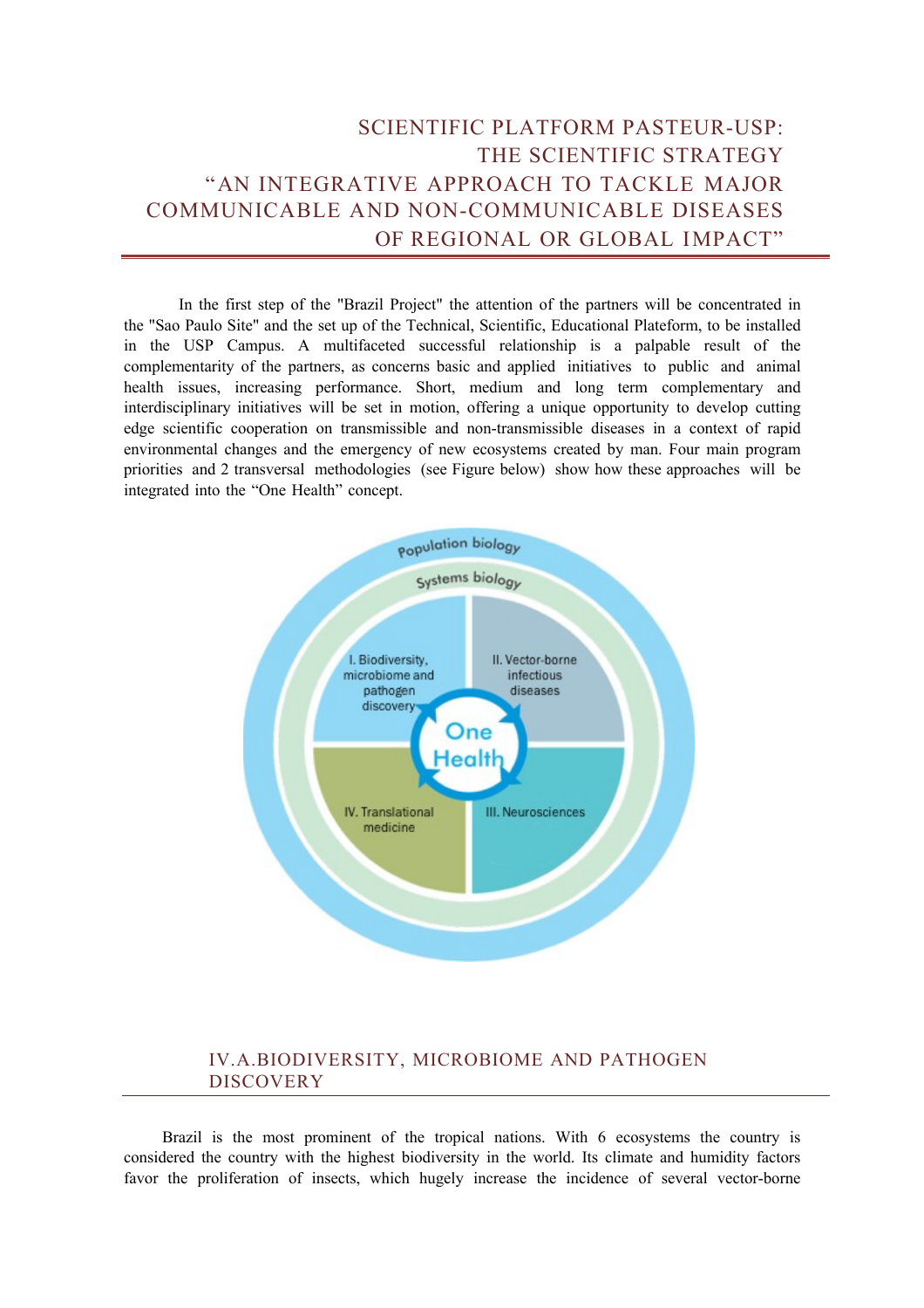diseases, such as Dengue, Chagas disease, Malaria, Rabies, Granular conjunctivitis, Leishmaniasis, Cysticercosis, Schistosomiasis, Tapeworm and "river blindness". These diseases that were once

common in rural areas, are now "urbanized" due to the migration of people from the countryside to the outskirts of cities.

The climatic changes observed in recent years in Brazil associated with global warming and the increase in rainfall have had a highly significant impact on the spatial and temporal distribution of insect vectors of pathogens and consequently on the infectious diseases they transmit, increasing transmission. Importantly, insect breeding sites and inadequately stored water during periods of drought have contributed to the expansion of these populations, which has contributed to the deforestation which together with the poverty of urban areas as a real problem for the emergence of human and animal diseases. Climate changes and the impact on the environment also have contributed to the spread of these diseases to non-tropical countries.

Some priorities of this project aim are briefly summarized here :

- Evaluate the impact of environmental changes on the interactions between vector, pathogen, reservoir and microbiome, certainly having an effect on the dynamics of pathogen transmission and disease;
- Assess microbiology surveillance and pathogen discovery by investigating the risk of pathogen emergence, including zoonoses in the different Brazilian ecosystems;
- Use highthroughput technologies to study the wild fauna and consequently evaluate the potential for behaving as new (introduced? endemic?) reservoir of emerging or re-emerging pathogens;
- Investigate the mechanisms of pathogen spill over at the interface of vectors, wild and domestic fauna and man and
- Undertake genetic diversity and genoma evolution of pathogens issued from the different ecosystems (Brazil and RIIP).

#### IV.B. VECTOR-BORNE INFECTIOUS DISEASES

Studying the interactions between vector-borne pathogens and their vertebrate and invertebrate hosts is a matter of the utmost importance. The partnership wants to focus on major vectortransmitted diseases, such as Leishmaniasis, Chagas, Malaria and several emergent arbovirus diseases (Dengue, Zika, Chikungunya, etc). Dengue virus alone, which is transmitted by *Aedes sp* mosquitoes, causes great impact on public health of Latin American countries. Brazil leads the world in the number of dengue cases, with 3.2 million cases and 800 deaths reported in the 2009-14 period. Suspected cases of Dengue in the first 10 weeks of 2017 reaches 70 thousand. USP, Fiocruz and Instituto Butantan (in Sao Paulo) are presently engaged on an effort to test dengue vaccine candidates at clinical conditions as well as looking for new tools and formulations presently tested in clinical phases (III to IV). Considered a major health threat by the end of 2015, the Zika outbreak has affected thousands of newborns that have been affected by microcephaly, Brazil has declared the end of its public health emergency in May 2017. However, the World Health Organisation (WHO) has warned that ZIKV, transmitted by *Aedes albopictus and A. aegipty*, is still a major problem in Brazil and, despite the decline in cases, continued efforts are needed to fight the disease.

*Aedes spp* also transmit other important Flaviviruses such as the re-emerging Yellow Fever Virus**.** Although a vaccine against this virus has been used for several decades, regular outbreaks are still occurring each year in South America, and Brazil has just been facing an important outbreak in early 2017. The YFV continue to expand toward the Atlantic coast of Brazil in areas not deemed to be at risk. Beyond the impact on Public Health, vector-borne diseases also impede on the economy: millions of people are invalid, and fertile regions located near water plans are regularly left out. New tools are urgently needed to control *Aedes spp*, which is growing exponentially despite all the efforts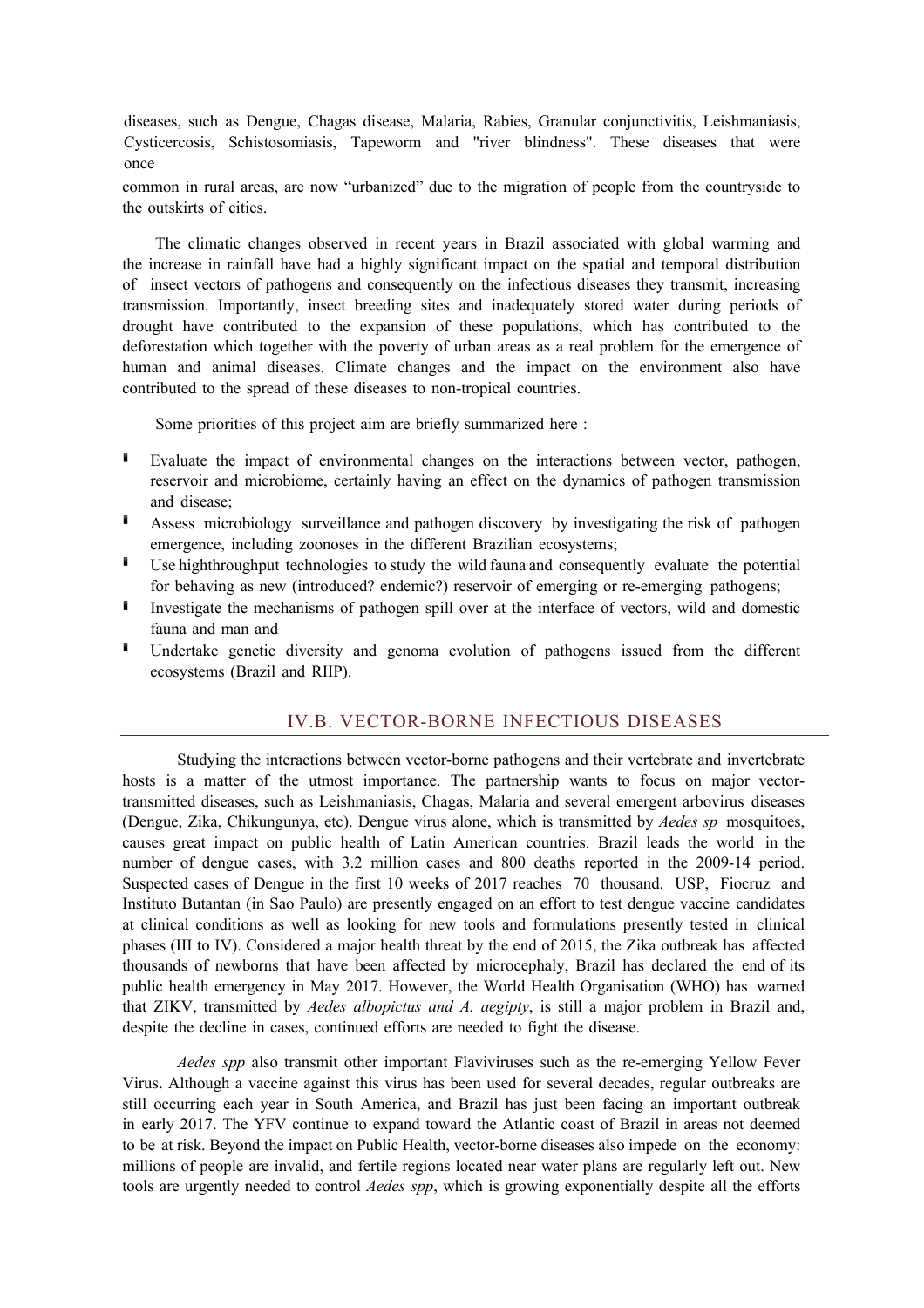made in recent decades to control it by conventional methods.

Very solid cartography studies on, for instance, Chikungunya virus and vector spread, revealed the impact of mosquito microbiome and fitness on virus transmission in South America. This study, performed by a joint effort between Institut Pasteur and the Fiocruz-Rio Janeiro has called the attention of the authorities for the epidemic risks of the virus in the American continent. In view of these, better knowledge of the disease transmission mechanisms is urgently needed. Some priorities should be considered:

- Vector-borne disease transmission is complex. It does not result from a simple relation between the pathogen and its host, but involves interactions among the three different actors - vector, pathogen and host - that are, in addition, regulated by environmental factors. Only the complete understanding of all these interactions will allow contemplating vector-borne disease prevention and control.
- The generation of phylogenetic data of those microorganisms will inform about their diversity and evolution. It will also allow tracing the microbial expansion in different areas and open new avenues of research for the identification and validation of innovative targets for diagnosis, prognosis, drug design and/or vaccine development.
- Progresses have been made to better understand the function of genes of interest, using genomics, proteomics and metabolomics, which together with powerful tools and nanotechnology (RNAi, biochips, etc), or advanced imaging techniques will surely lead to a better understanding of the effects of different mediators in the saliva of insect vectors and their interactions with the immune system of their hosts. Therefore, the prospect of developing new vaccines targeting antigens to a given phase of the microbial cell cycle, without interfering with the host cells, is not a utopia.

#### IV.C.NEUROSCIENCES

The partners will be committed in elaborating advanced projects on neurosciences and communicable and non-communicable diseases. These projects should be modern and broad, and encompass different aspects of neurosciences.

One attractive subject deals with the connections between the microbiome and the brain and how gut bacteria can influence the brain and behavior. Bacteria from the skin and the gastrointestinal tract modulate the immune system, and have been described as playing an important role in autoimmune diseases. Several disciplines have approached this topic that may link neurosciences, immune system dynamics and microbiology. Additionally, they have been associated to the regulation of stress hormones, which control the expression of genes in the brain, mostly associated to the development of neurodevelopmental and behavioral disorders, such as anxiety and autism. The appreciation of epigenetic mechanisms in informing host-microbe dialogue calls the attention of the partnership: how gut microbial products can have an impact in chromatin plasticity and alteration in host behavior? The microbial composition has significantly contributed to the comprehension of the microbiota of the gut and its relationship with health and disease.

Also, a large numbers of unrelated viruses (cytomegalovirus, lymphocytic choriomeningitis virus, Borna, Zika, etc) and parasites (Plasmodia, Trypanosomes, Leishmanias, etc) can cause serious abnormalities and brain dysfunctions. The immune response to these pathogens is complex and deserves interest, and a single mutation can also dramatically alter a virus's ability to subvert host antiviral defenses. These topics open new avenues of research identified by the partners such as studying :

- The impact of brain infections on major neurological diseases, mental illnesses and lytic effect of brain cells;
- The breakdown of blood brain barrier during infectious processes;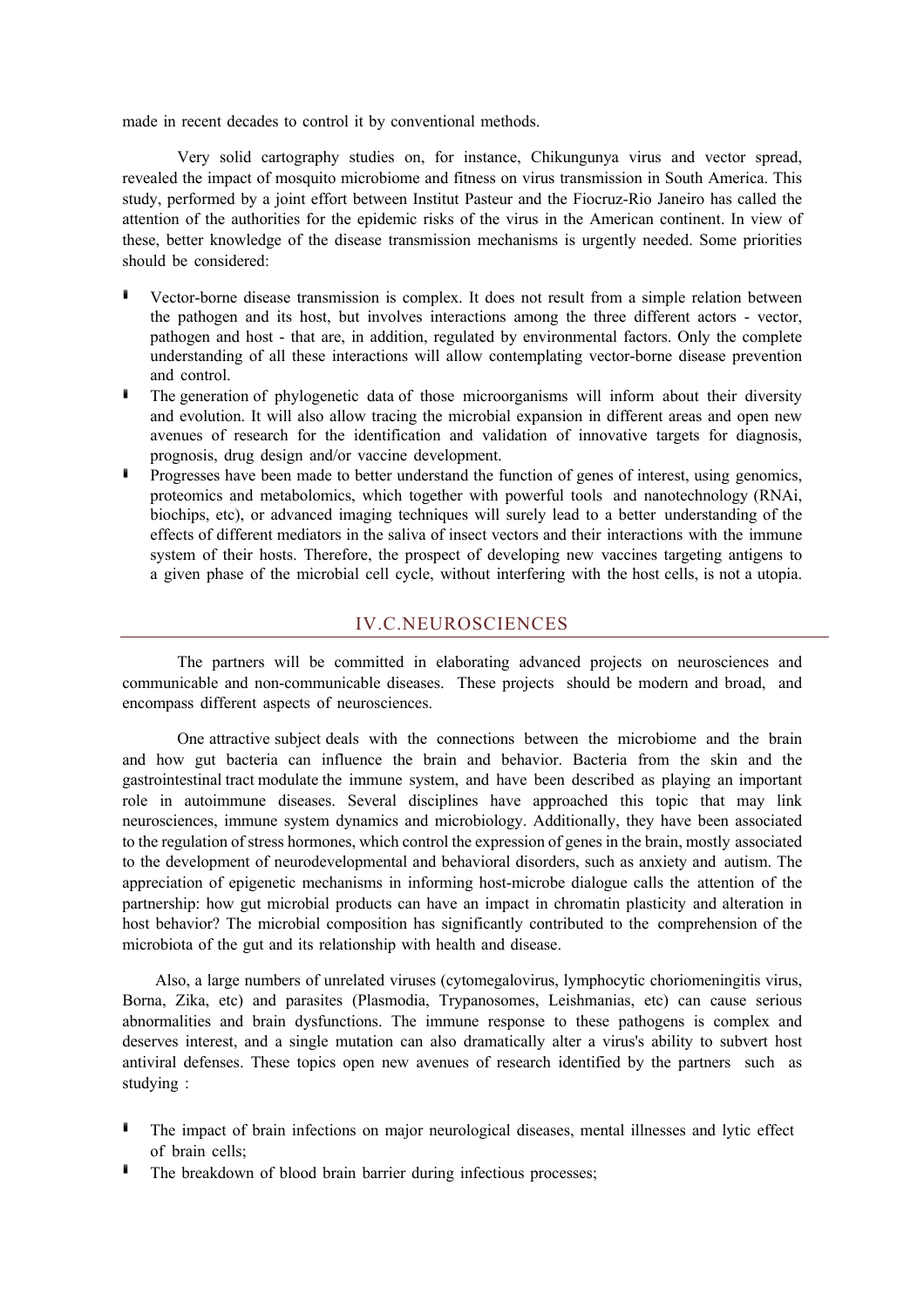- **I** The relationship between the immune responses triggered by infectious processes and brain damage;
- Co-morbidities : infections and neurological chronic diseases/mental illnesses;
- Microbioma  $&$  brain health and behavior
- **I** Influence of bacterial moieties, enzymes and metabolites on the immune responses and neurotransmission, sleep, stress and memory.

However, although advances in neuroscience research, specifically neuroimaging and neuromarkers, are occurring at a large pace, there are still many difficulties in understanding the causes and mechanisms leading to brain pathology.

### IV.D.TRANSLATIONAL MEDICINE

The implementation of technological platforms can effectively do a scientific cross talk between complementary disciplines. The "Brazil Project" at the Sao Paulo site will promote the advancement of innovative approaches dealing with the development of vaccines, immunotherapies, diagnostic methods and drugs for the control of infectious or degenerative diseases. This will require the setting up of translational research network on pre-clinical and clinical trials, and the reinforcement of translational programs to approach infections and diseases. Clinical studies will count on unique cohorts embracing the diversity of genetic backgrounds, microbiomes, environment and life-styles.

The proposal related to translational medicine will count on the development of an automated screening platform of Institute of Biomedical Sciences/USP in partnership with Butantan Institute. This platform will be used for discovery of new bioactive compounds, that can later evolve to drug candidates or molecular probes to study complex biological phenomena in a disease-relevant context. In addition it will be dealing with the discovery of new drug targets and elucidation of drug mechanism of action by means of genome-wide RNAi screening. The platform will be composed by a technological core, which involves the equipment for both cell-based and target-based screening, and the resources core, which involves the management of compound and siRNA libraries.

A plateform of OMICS and nanotechnology and innovative tools (real time imaging, biochips, etc) will be useful for the identification of genes and molecules interacting with the host, as well as to analyse the impact of the microbiome in the immune responses.

#### IV.E.SYSTEMS BIOLOGY AND POPULATION BIOLOGY

High-throughput technologies have revolutionized biological sciences. With the immense volume of data generated by these technologies, bioinformatics became an essential part in many strategic areas of research, from experimental molecular biology to immunology. It involves not only analyzing data but also creating the tools and databases which will be used to perform such analyses. In genomics, bioinformatics aids in sequencing, annotating and comparing genomes of different organisms, as well as in providing the means to analyze whole transcriptome, metabolome and proteome data. It can also be applied to image processing, text mining, evolution, and in the interpretation of various types of data.

The development of drugs and effective vaccines is severely impaired by our lack of mechanistic understanding of immune responses induced by vaccination or infectious diseases. It is clear that such mechanisms involve several pathways that are intimately connected through genes, metabolites, and proteins found inside and outside the cells. Systems biology provides the only way of integrating and analyzing the behavior of the biological components within these intricate networks. Thus,